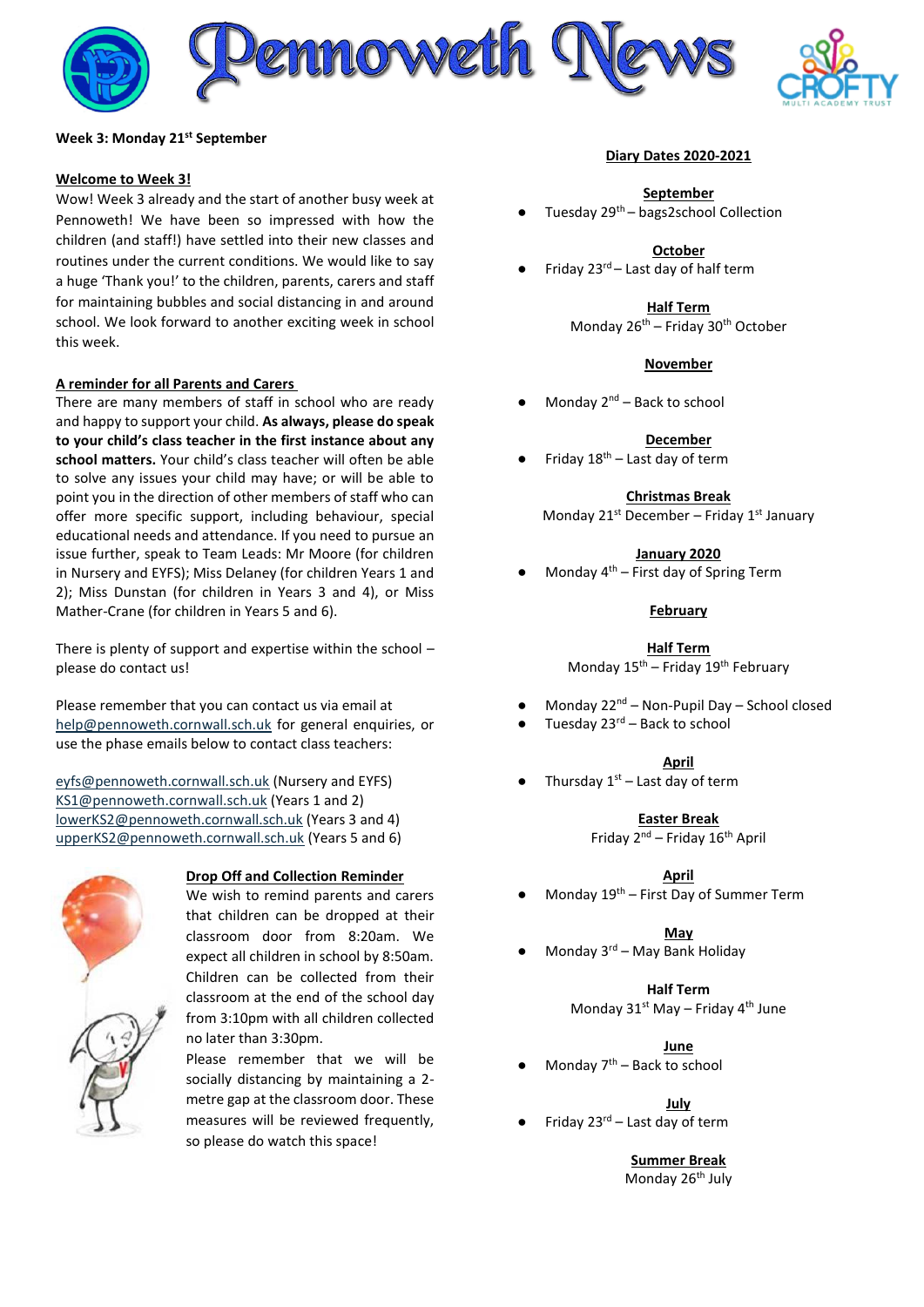# **Meet Our Newest Characters**

You will have noticed different characters appearing on the school newsletter, and the children will have seen these characters and others popping up in their classrooms.

Each character represents a quality we believe to be important not only in school and education but also in the wider community.

Considerate children are thoughtful, caring, sympathetic, helpful, polite, attentive, mindful and patient, amongst other qualities.

If a child is inquisitive, they are curious, inquiring, questioning, intrigued and eager to know.

Children who show they are courageous will be bold, brave, valiant adventurous and determined.

If a child is spotted as being fun, they will be enthusiastic, excited, energetic, cheerful, light-hearted and will laugh!

All staff will be looking out for children demonstrating these qualities during the school week, and we are proud to announce the first children spotted this half term. Well done – who will be spotted next?

We also have our Stars of the Week, who have been spotted being classroom superstars, showing a range of great qualities! Well done to the children chosen as this week's Star of the Week!

| Quality     | <b>Children Spotted in EYFS and Key Stage 1</b> | <b>Children Spotted in Key Stage 2</b> |
|-------------|-------------------------------------------------|----------------------------------------|
| Considerate | Pendennis: Lola                                 | Newlyn: Amelia                         |
|             | Restormel: Noah                                 | Porthleven: Brooke                     |
|             | Tintagel: Eva                                   | Mevagissey: Izabella                   |
|             | Porthcurno: Lilly-Beth                          | Pendeen: Cacee                         |
|             | Gwithian: Jacob                                 | Lizard: Jonah                          |
|             | Marazion: Izzy                                  | Godrevy: Callum S-L                    |
| Inquisitive | Pendennis: Elisa                                | Newlyn: Ivy                            |
|             | Restormel: Connie                               | Porthleven: Israel                     |
|             | Tintagel: Lily                                  | Mevagissey: Henry                      |
|             | Porthcurno: Harrison                            | Pendeen: Vivien                        |
|             | Gwithian: Starla                                | Lizard: Skye                           |
|             | Marazion: Joshua                                | Godrevy: Oliver                        |
| Courageous  | Pendennis: Elias                                | Newlyn: Lucia                          |
|             | <b>Restormel: Tom</b>                           | Porthleven: Mckenzie                   |
|             | Tintagel: Ruby                                  | Mevagissey: Isadora                    |
|             | Porthcurno: Kaydon                              | Pendeen: Emily                         |
|             | <b>Gwithian: Tommy</b>                          | Lizard: Lucas                          |
|             | Marazion: Jayden                                | Godrevy: Emma                          |
| Fun         | Pendennis: Denas                                | Newlyn: Jacob                          |
|             | Restormel: Skyla                                | Porthleven: TJ                         |
|             | Tintagel: Albie                                 | Mevagissey: Ava                        |
|             | Porthcurno: Gabrielle                           | Pendeen: Kyron                         |
|             | Gwithian: Larkin                                | Lizard: Saffron                        |
|             | <b>Marazion: Dexter</b>                         | Godrevy: Finley                        |
| of the      | Restormel: Ben                                  | Newlyn: Lily                           |
|             | Tintagel: Mia                                   | Porthleven: Peggy                      |
|             | Porthcurno: Mason                               | Mevagissey: Sonny                      |
|             | Gwithian: Elodie                                | Pendeen: Layla                         |
|             | Marazion: Aela                                  | Lizard: Rio                            |
|             |                                                 | Godrevy: Mia                           |

# **Application for School Places (September 2021)**

Information was attached to last week's newsletter detailing how to apply for a place in EYFS and Year 7 starting in September 2021. The closing date for EYFS applications is  $15<sup>th</sup>$  January 2021. The closing date for secondary school applications is  $31<sup>st</sup>$ October 2020. Clic[k https://www.cornwall.gov.uk/education-and-learning/](https://www.cornwall.gov.uk/education-and-learning/) to access Cornwall Council's School Admissions site.

# **Wrap Around Care**

Please click [http://www.pennoweth.cornwall.sch.uk/web/recent\\_letters\\_home/281613](http://www.pennoweth.cornwall.sch.uk/web/recent_letters_home/281613) to read the recent letter detailing plans for wrap around care. We intend to offer wrap around care from Monday 28<sup>th</sup> September.



# **bag2school Collection – Tuesday 29th September**

The PTA hope to raise funds for the school by supporting the bag2school collection on Tuesday 29<sup>th</sup> September. The PTA politely asks that any unwanted clothing be brought into school (in bags/bin liners) and placed in the bike shed on the school site. For further information on how your unwanted clothing can support the school, please click<https://bag2school.com/> Thank you in advance!